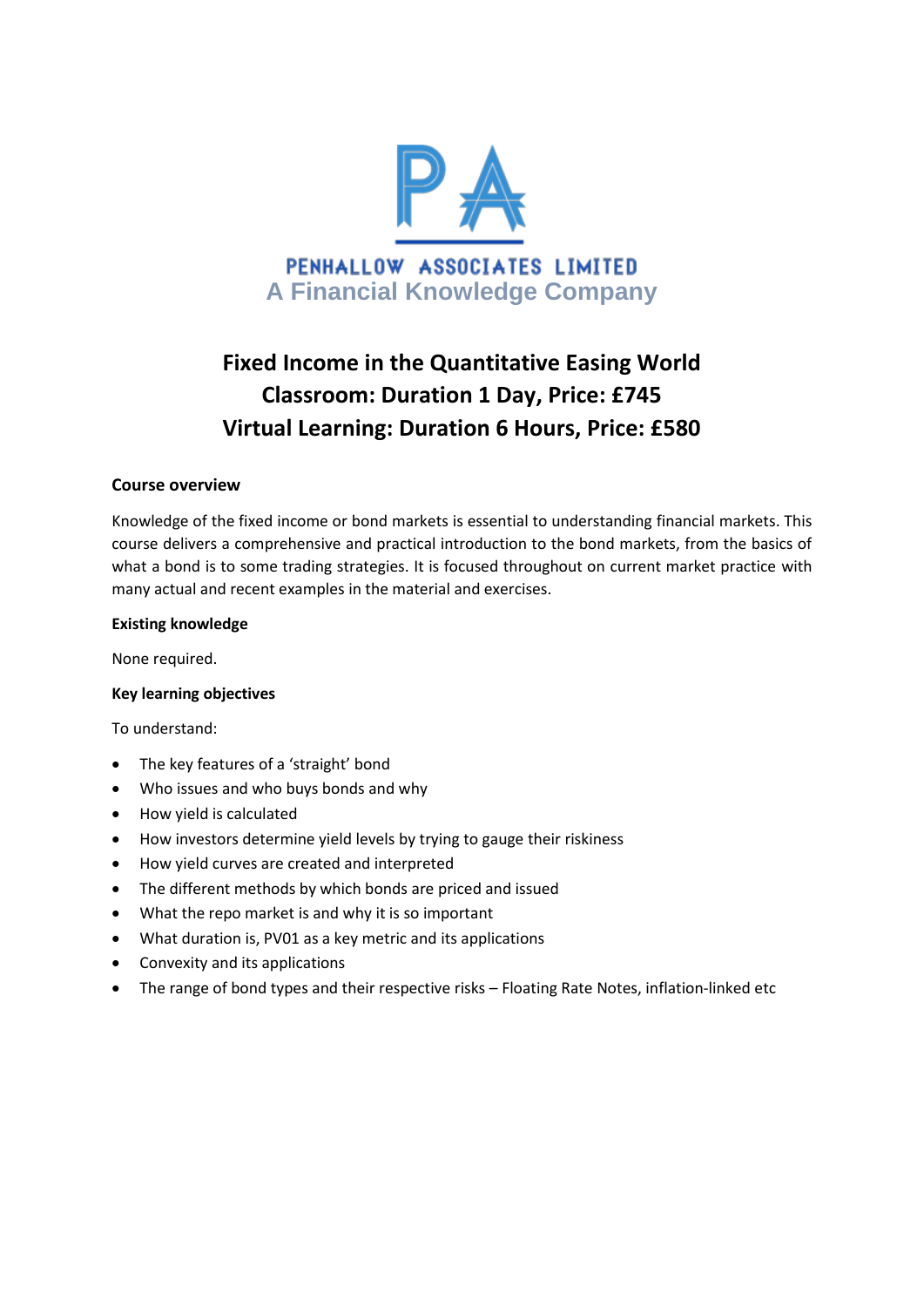# **Agenda**

## **Session One - Fundamentals**

- The size and importance of the bond markets
- What is a bond? The main ways of classifying bonds structure (e.g. straights), issuer type (government or not), market type (domestic or Eurobond/International)
- The key features of 'straights'
- What are the main issuer and investor types? How do their motivations and preferences vary?
- The main government bond markets and why they are benchmarks for the financial markets
- How return is measured: yield and two ways of calculating it and the resulting price-yield relationship, estimating yield from price and coupon
- How the market tries to estimate the fair yield of a given bond: what risks are involved and how significant are they? Are developed world government bonds really 'risk-free'? Key metrics of government credit-worthiness. The distinction between the Eurozone countries and owncurrency governments.
- How yield curves are constructed, their various shapes and what they may mean, how they change slope and level and why, the importance of the Central bank base rate and changes to it, benchmark and off-the-run issues and some trading strategies: carry, curve and on v off the run
- Semi-annual and annual yield conventions, when it is necessary to convert between them and how

## **Session Two – Primary and secondary markets**

- The differences between domestic and Eurobond/International bond markets, Globals and Foreign bonds, private placements and global issues, Medium Term Note programmes (MTNs) and multi-tranche issues
- How the two main issuance methods work: government bond auctions and syndicated issues and their risks
- Credit ratings and the various methods of pricing non-government bonds against governments, swaps (asset swaps – in outline), CDSs (in brief)
- Some key covenants of non-government bonds and their efficacy, eg Change of Control

# **Session Three – Some technical matters**

- Accrued interest, clean and dirty prices, and the different day count conventions
- What repo is and its main applications
- The Central Bank's target interest rate and how it uses repo to manage it
- Quantifying interest rate risk: duration what PV01/PVBP is*,* how it varies with maturity and coupon etc
- Duration applications: hedging
- The limitations of duration: convexity, why and for whom is it positive or negative and its applications
- *Optional: zero coupon bond valuation – the limitations of yield to maturity, how and why zero coupon valuation is done*